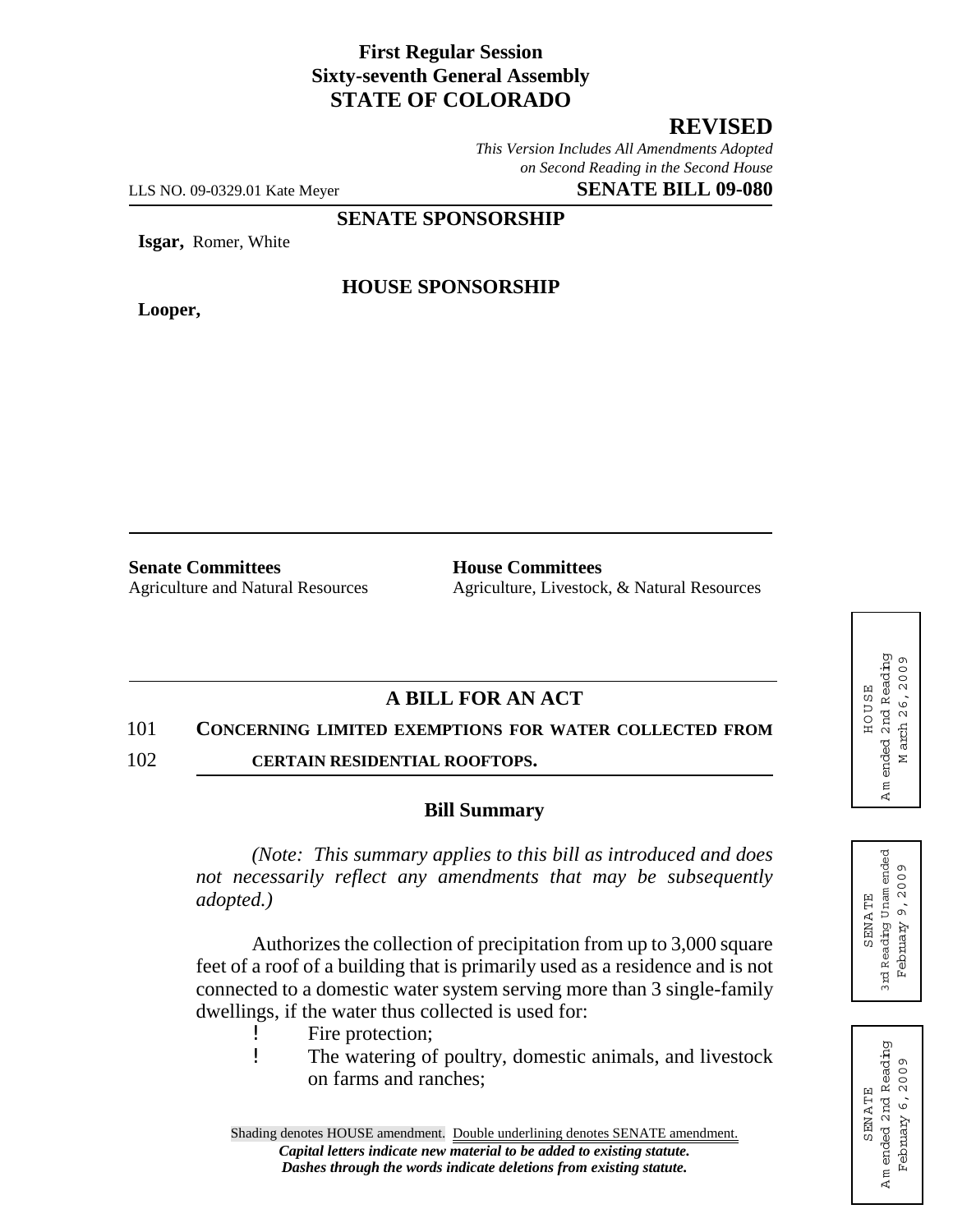! The irrigation of not over one acre of gardens and lawns; or

! Ordinary household purposes.

Requires a person who wishes to collect precipitation from a rooftop to file an application in the form and manner specified by the state engineer and pay a fee in an amount to be determined by the state engineer.

For a person using an exempt well, limits rooftop precipitation collection to the same dwellings served by the well and subject to any limitations on use contained in the well permit.

1 *Be it enacted by the General Assembly of the State of Colorado:*

2 **SECTION 1.** 37-80-111.5 (1) (d), Colorado Revised Statutes, is

3 amended to read:

 **37-80-111.5. Fees - water data bank cash fund - division of water resources publication cash fund - satellite monitoring system cash fund - ground water management cash fund - well inspection cash fund - created.** (1) (d) The state engineer shall collect fees pursuant to sections 37-90-105 (3) (a), (3) (e), and (4), 37-90-107 (7) (c) 9 (I) and (7) (d) (I), 37-90-108 (4) and (6), 37-90-116 (1) (a), (1) (c), (1) (h), and (1) (i), 37-90-137 (2),(3)(a), and (3) (c), 37-90.5-106, 37-92-305 11 (17), 37-92-308, and 37-92-602 (1) (g) (III) (C), (3) (a), (3) (d), and (5). All such fees shall be transmitted to the state treasurer, who shall credit the same to the division of water resources ground water management cash fund, which is hereby created; except that, of each fee collected pursuant to section 37-90-107 (7) (c) (I) and (7) (d) (I) and section  $37-90-116(1)(a)$ , (1) (h), and (1) (i), thirty dollars shall be credited to the general fund; of each fee collected pursuant to section 37-90-137 (2), (3) 18 (a) (I), and (3) (a) (II) and section 37-92-602 (3) (a) for wells applied for pursuant to section 37-92-602 (3)(b), twenty-five dollars shall be credited to the general fund; of each fee collected pursuant to section 37-90-116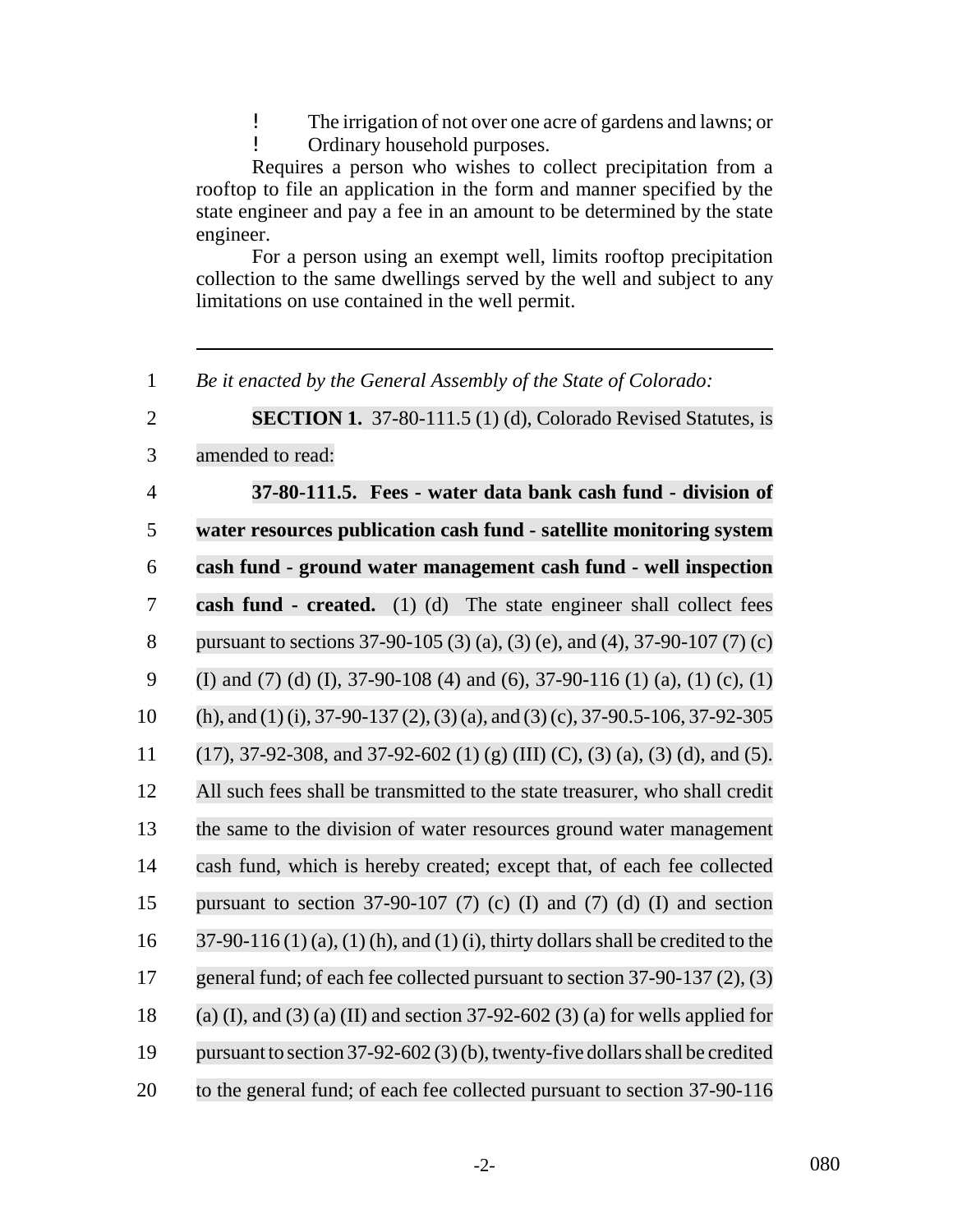| $\mathbf{1}$   | $(1)$ (c), ten dollars shall be credited to the general fund; of each fee    |
|----------------|------------------------------------------------------------------------------|
| $\overline{2}$ | collected pursuant to section $37-90-105$ (3) (a) and (4) (a) and section    |
| 3              | 37-92-602 (3) (a) for wells applied for pursuant to section 37-92-602 (3)    |
| $\overline{4}$ | (c) and (5), five dollars shall be credited to the general fund; and except  |
| 5              | that, of each fee collected pursuant to sections $37-90-105$ (3) (a) (I) and |
| 6              | $(4)$ (a), 37-90-107 (7) (d) (I), 37-90-116 (1) (a), (1) (c), and (1) (h),   |
| 7              | 37-90-137 (2) (a), and 37-92-602 (3) (a) and (5), forty dollars shall be     |
| 8              | credited to the well inspection cash fund, which fund is hereby created.     |
| 9              | Moneys in the well inspection cash fund shall be appropriated to and         |
| 10             | expended by the state engineer for the purposes established in section       |
| 11             | 37-91-113. Any moneys credited to the well inspection cash fund and          |
| 12             | unexpended at the end of any given fiscal year shall remain in the fund      |
| 13             | and shall not revert to the general fund. All interest derived from the      |
| 14             | deposit and investment of this fund shall remain in the fund and shall not   |
| 15             | revert to the general fund. Moneys in the ground water management cash       |
| 16             | fund shall be expended by the state engineer for the purposes of             |
| 17             | developing an automated well permit processing system that will expedite     |
| 18             | the issuance of well permits, creating and maintaining a ground water        |
| 19             | information management system, establishing a ground water data              |
| 20             | network, establishing ground water recharge programs, conducting             |
| 21             | ground water investigations, MONITORING COMPLIANCE WITH ROOFTOP              |
| 22             | PRECIPITATION CAPTURE LAWS AND PERMITS PURSUANT TO SECTION                   |
| 23             | $37-92-602$ (1) (g), the administration of rotational crop management        |
| 24             | contracts, and for other ground water related activities that are deemed     |
| 25             | necessary by the state engineer in performing statutory duties, subject to   |
| 26             | appropriation by the general assembly. Data in the ground water data         |
| 27             | network shall be made available to the public by the office of the state     |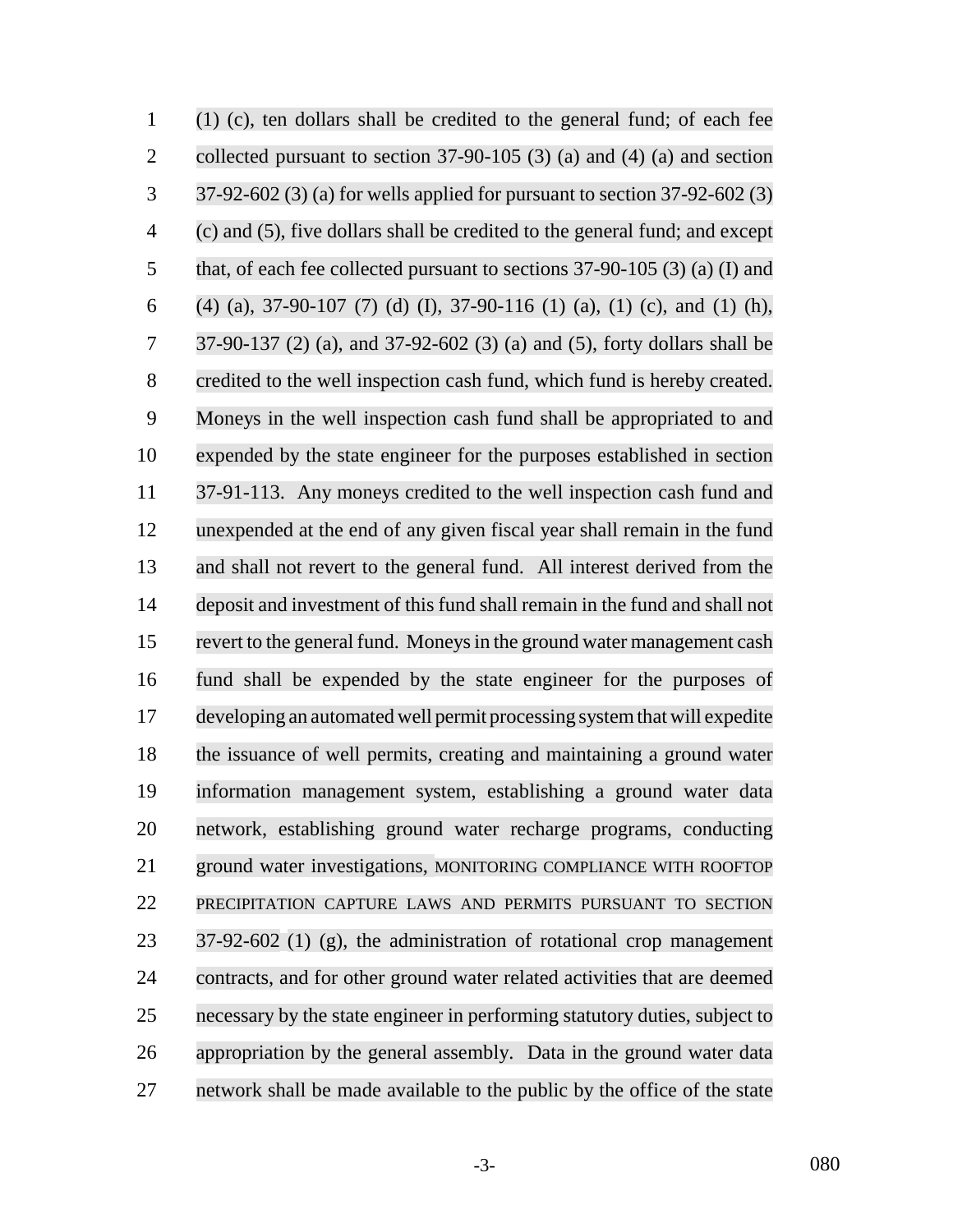engineer as expeditiously as possible.

 **SECTION 2.** The introductory portion to 37-90-105 (1) and 37-90-105 (1) (d), (1) (e), and (7), Colorado Revised Statutes, are amended, and the said 37-90-105 (1) is further amended BY THE ADDITION OF A NEW PARAGRAPH, to read: **37-90-105. Small capacity wells.** (1) The state engineer has the authority to approve permits for the following types of wells AND TO ALLOW THE FOLLOWING TYPES OF ROOFTOP PRECIPITATION COLLECTION SYSTEMS in designated ground water basins without regard to any other provisions of this article: (d) Wells to be used exclusively for monitoring and observation purposes if said wells are capped and locked and used only to monitor 13 water levels or for water quality sampling; or (e) Wells to be used exclusively for fire-fighting purposes if said wells are capped and locked and available for use only in fighting fires; OR (f) (I) ANY SYSTEM OR METHOD OF COLLECTING PRECIPITATION FROM THE ROOF OF A BUILDING THAT IS USED PRIMARILY AS A RESIDENCE AND IS NOT SERVED BY, WHETHER OR NOT CONNECTED TO, A DOMESTIC WATER SYSTEM THAT SERVES MORE THAN THREE SINGLE-FAMILY DWELLINGS, BUT ONLY IF THE USE OF THE WATER SO COLLECTED IS 22 LIMITED TO ONE OR MORE OF THE FOLLOWING: **(A) ORDINARY HOUSEHOLD PURPOSES; (B) FIRE PROTECTION;**  (C) THE WATERING OF POULTRY, DOMESTIC ANIMALS, AND LIVESTOCK ON FARMS AND RANCHES; OR (D) THE IRRIGATION OF NOT MORE THAN ONE ACRE OF GARDENS

-4- 080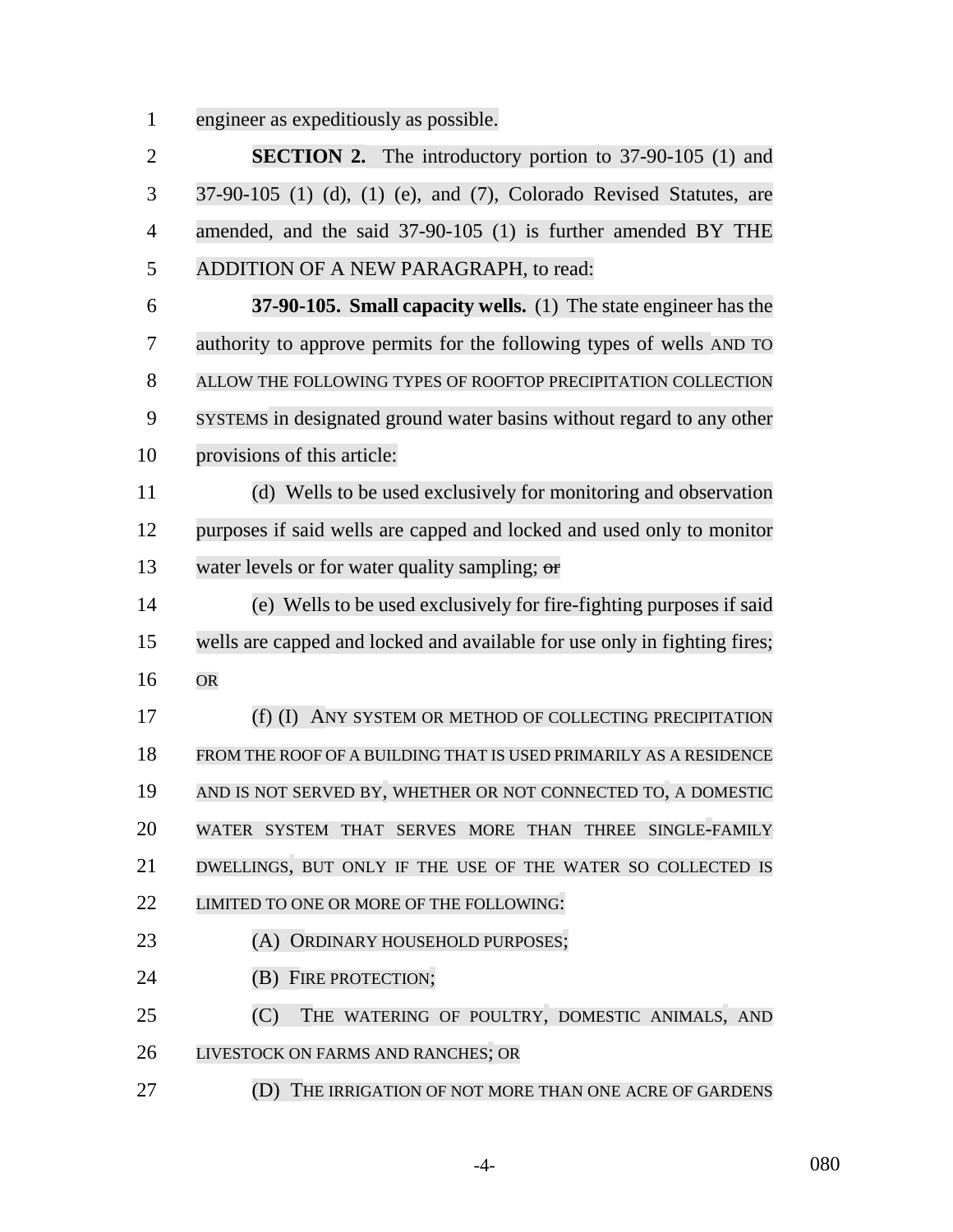AND LAWNS.

 (II) ON AND AFTER JULY 1, 2009, ANY PERSON WISHING TO USE A SYSTEM OR METHOD OF ROOFTOP PRECIPITATION CAPTURE THAT MEETS THE REQUIREMENTS OF SUBPARAGRAPH (I) OF THIS PARAGRAPH (f) SHALL COMPLY WITH ONE OF THE FOLLOWING PROVISIONS:

 (A) A PERSON WHO HAS A WELL PERMIT ISSUED OR RECORDED PURSUANT TO THIS SECTION AND WHO INTENDS TO USE A SYSTEM OR METHOD OF ROOFTOP PRECIPITATION CAPTURE THAT QUALIFIES UNDER SUBPARAGRAPH (I) OF THIS PARAGRAPH (f) SHALL FILE, ON A FORM PRESCRIBED BY THE STATE ENGINEER AND CONSISTENT WITH THIS 11 SECTION, A NOTICE AND DESCRIPTION OF THE SYSTEM OR METHOD OF ROOFTOP PRECIPITATION CAPTURE TO BE USED IN CONJUNCTION WITH THE WELL. NO FEE SHALL BE CHARGED FOR THE FILING OF THIS FORM.

 (B) A PERSON WHO APPLIES FOR A NEW WELL PERMIT PURSUANT TO PARAGRAPH (a) OF THIS SUBSECTION (1) AND WHO INTENDS TO USE A SYSTEM OR METHOD OF ROOFTOP PRECIPITATION CAPTURE THAT QUALIFIES UNDERSUBPARAGRAPH(I)OFTHIS PARAGRAPH (f) SHALL INCLUDE ON THE WELL PERMIT APPLICATION A DESCRIPTION OF THE SYSTEM OR METHOD OF ROOFTOP PRECIPITATION CAPTURE TO BE USED IN CONJUNCTION WITH THE WELL. AN APPLICANT UNDER THIS SUB-SUBPARAGRAPH (B) SHALL PAY THE WELL PERMIT APPLICATION FEE PURSUANT TO SUB-SUBPARAGRAPH 22 (C) OF SUBPARAGRAPH (I) OF PARAGRAPH (a) OF SUBSECTION (3) OF THIS SECTION; HOWEVER, SUCH APPLICANT SHALL NOT BE REQUIRED TO PAY ANY ADDITIONAL APPLICATION FEE FOR THE ROOFTOP PRECIPITATION COLLECTION SYSTEM.

**(C)** A PERSON WHO DOES NOT INTEND TO CONSTRUCT AND USE A WELL, BUT WOULD OTHERWISE BE ENTITLED TO THE ISSUANCE OF A WELL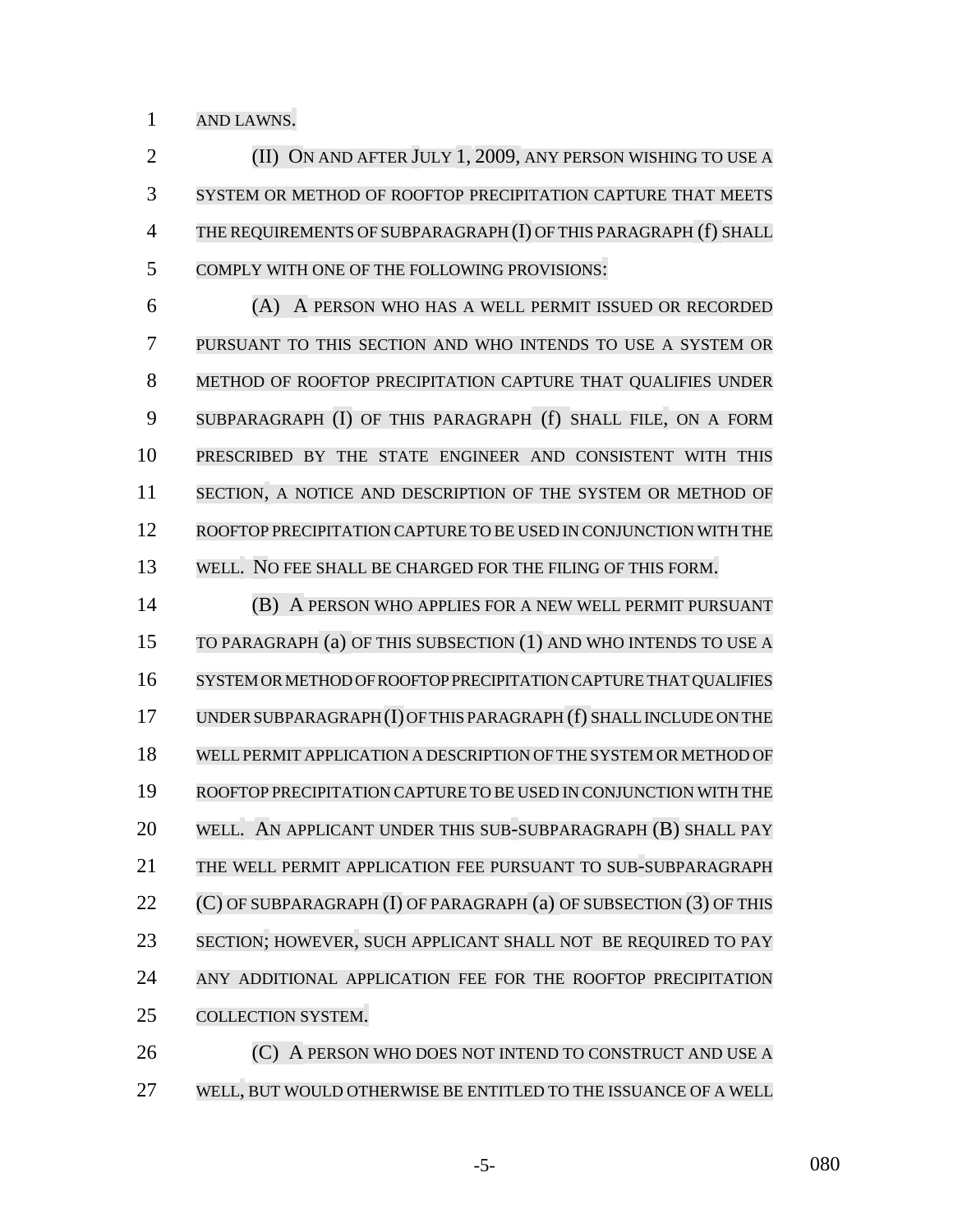PERMIT PURSUANT TO PARAGRAPH (a) OF THIS SUBSECTION (1), SHALL SUBMIT AN APPLICATION IN THE FORM AND MANNER DESIGNATED BY THE STATE ENGINEER FOR A PERMIT TO INSTALL AND USE A SYSTEM OR METHOD OF ROOFTOP PRECIPITATION CAPTURE AND PAY A FEE IN AN AMOUNT TO BE DETERMINED BY THE STATE ENGINEER. IF THE STATE ENGINEER DETERMINES THAT THE PROPOSED SYSTEM OR METHOD OF ROOFTOP PRECIPITATION CAPTURE MEETS THE REQUIREMENTS OF THIS PARAGRAPH (f), THE STATE ENGINEER SHALL ISSUE A PERMIT FOR THE SYSTEM OR METHOD, BUT NOT OTHERWISE. THE STATE ENGINEER SHALL ENFORCE THE PROVISIONS OF THE PERMIT IN THE SAME MANNER AS THE ENFORCEMENT OF ANY WELL PERMIT ISSUED PURSUANT TO PARAGRAPH (a) 12 OF THIS SUBSECTION (1).

 (III) A PERSON USING OR LEGALLY ENTITLED TO USE A WELL PURSUANTTOPARAGRAPH (a) OFTHIS SUBSECTION (1) SHALLBE ALLOWED TO COLLECT ROOFTOP PRECIPITATION PURSUANT TO THIS PARAGRAPH (f) ONLY FOR USE BY THE SAME DWELLINGS THAT ARE OR WOULD BE SERVED BY THE WELL AND SUBJECT TO ALL OF THE LIMITATIONS ON USE CONTAINED IN THE WELL PERMIT OR, IN THE ABSENCE OF A WELL PERMIT, THE WELL PERMIT TO WHICH THE PERSON WOULD BE LEGALLY ENTITLED, AS DETERMINED BY THE STATE ENGINEER OR AS OTHERWISE LIMITED BY THE BOARD OF A GROUND WATER MANAGEMENT DISTRICT PURSUANT TO 22 SUBSECTION (7) OF THIS SECTION.

 (7) The board of any ground water management district has the 24 authority to adopt rules that further restrict the issuance of small capacity well permits AND USE OF ROOFTOP PRECIPITATION COLLECTION SYSTEMS. In addition, the board of any ground water management district has the authority to adopt rules that expand the acre-foot limitations for small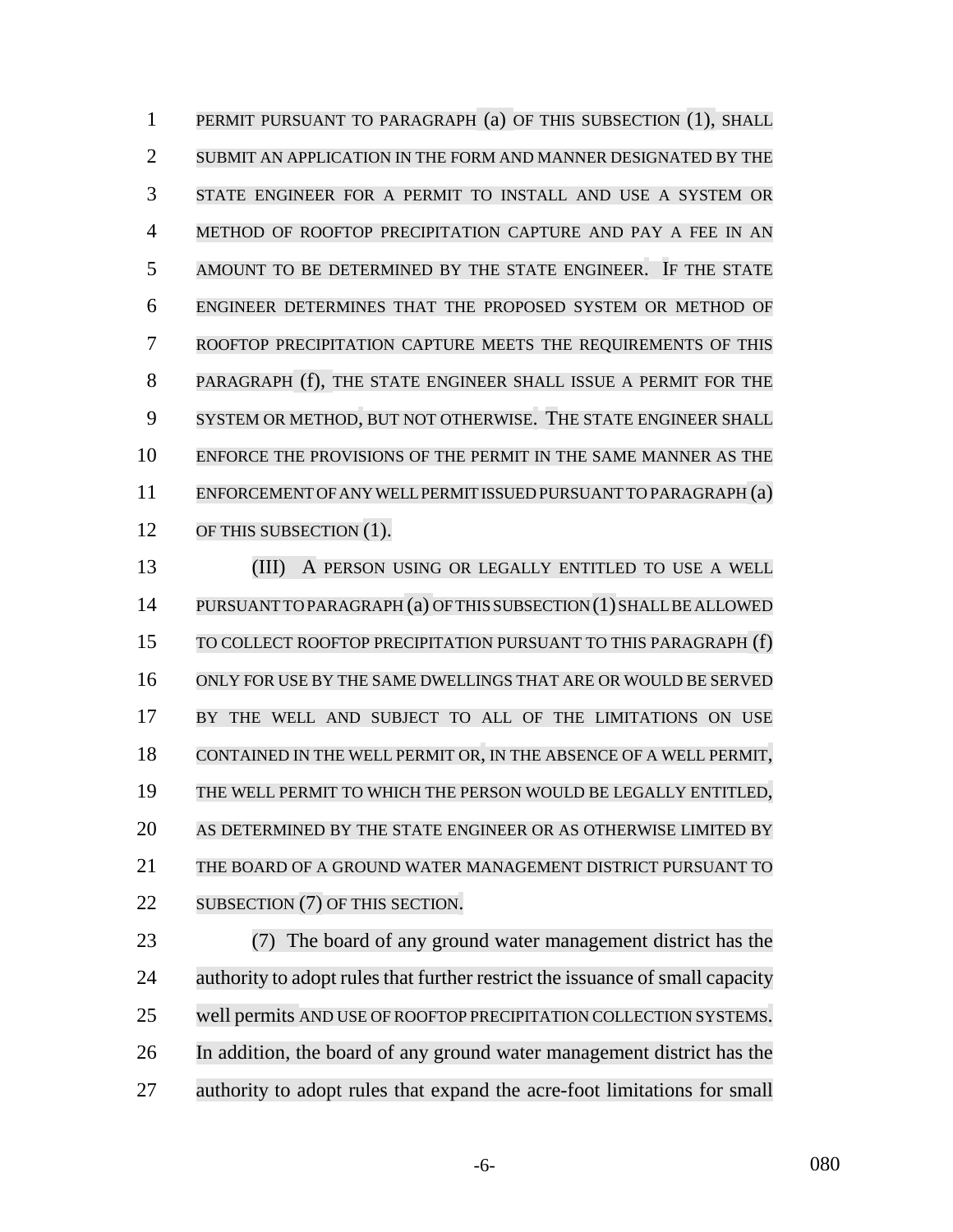capacity wells set forth in this section. However, in no event shall an annual volume of more than eighty acre-feet be allowed for any small capacity well. Rules adopted by the board may be instituted only after a public hearing. Notice of such hearing shall be published. Such notice shall state the time and place of the hearing and describe, in general terms, the rules proposed. Within sixty days after such hearing, the board shall announce the rules adopted and shall cause notice of such action to be published. In addition, the board shall mail, within five days after the adoption of the rules, a copy of the rules to the state engineer. Any party adversely affected or aggrieved by such a rule may, not later than thirty days after the last date of publication, initiate judicial review in 12 accordance with the provisions of section 24-4-106, C.R.S.; except that venue for such judicial review shall be in the district court for the county in which the office of the ground water management district is located. **SECTION 3.** 37-92-602 (1) (e) and (1) (f), Colorado Revised 16 Statutes, are amended, and the said 37-92-602 (1) is further amended BY THE ADDITION OF A NEW PARAGRAPH, to read:

 **37-92-602. Exemptions - presumptions - legislative declaration.** (1) The provisions of this article, except for sections 37-92-201 and 37-92-202, shall not be applicable to:

 (e) Wells not exceeding fifty gallons per minute which THAT are in production as of May 22, 1971, and were and are used for ordinary household purposes for not more than three single-family dwellings, fire protection, the watering of poultry, domestic animals, and livestock on farms and ranches, and for the irrigation of not over one acre of gardens and lawns; and

(f) Wells to be used exclusively for monitoring and observation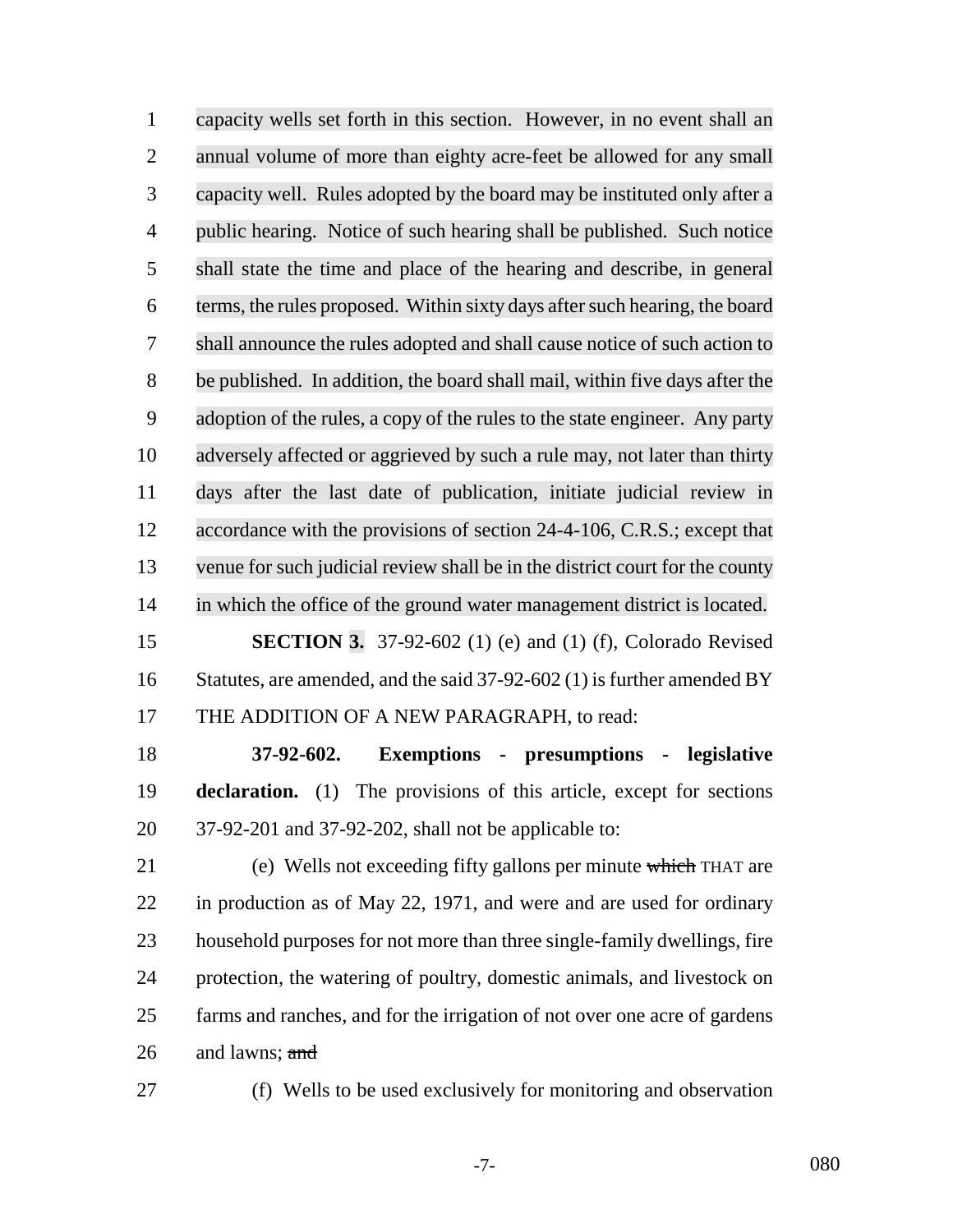purposes if said wells are capped and locked and used only to monitor water levels or for water quality sampling; AND

 (g) (I) ANY SYSTEM OR METHOD OF COLLECTING PRECIPITATION FROM THE ROOF OF A BUILDING THAT IS USED PRIMARILY AS A RESIDENCE 5 AND IS NOT SERVED BY, WHETHER OR NOT CONNECTED TO, A DOMESTIC WATER SYSTEM THAT SERVES MORE THAN THREE SINGLE-FAMILY DWELLINGS, BUT ONLY IF THE USE OF THE WATER THUS COLLECTED IS LIMITED TO ONE OR MORE OF THE FOLLOWING:

(A) ORDINARY HOUSEHOLD PURPOSES;

**(B)** FIRE PROTECTION;

 (C) THE WATERING OF POULTRY, DOMESTIC ANIMALS, AND 12 LIVESTOCK ON FARMS AND RANCHES; OR

 (D) THE IRRIGATION OF NOT MORE THAN ONE ACRE OF GARDENS AND LAWNS.

 (II) AS USED IN SUBPARAGRAPH (I) OF THIS PARAGRAPH (g), "A BUILDING THAT IS USED PRIMARILY AS A RESIDENCE" MAY INCLUDE, BUT 17 IS NOT LIMITED TO, ANY STRUCTURE USED FOR HABITATION, REGARDLESS OF WHETHER THE STRUCTURE IS OPERATED COMMERCIALLY OR INHABITED INTERMITTENTLY.

 (III) ON AND AFTER JULY 1, 2009, ANY PERSON WISHING TO USE A SYSTEM OR METHOD OF ROOFTOP PRECIPITATION CAPTURE THAT QUALIFIES 22 AS EXEMPT UNDER SUBPARAGRAPH (I) OF THIS PARAGRAPH (g) SHALL COMPLY WITH ONE OF THE FOLLOWING PROVISIONS OF 24 SUB-SUBPARAGRAPHS (A), (B), OR (C) OF THIS SUBPARAGRAPH (III): (A) A PERSON WHO HAS A WELL PERMIT ISSUED OR RECORDED PURSUANT TO THIS SECTION AND WHO INTENDS TO USE A SYSTEM OR METHOD OF ROOFTOP PRECIPITATION CAPTURE THAT QUALIFIES AS EXEMPT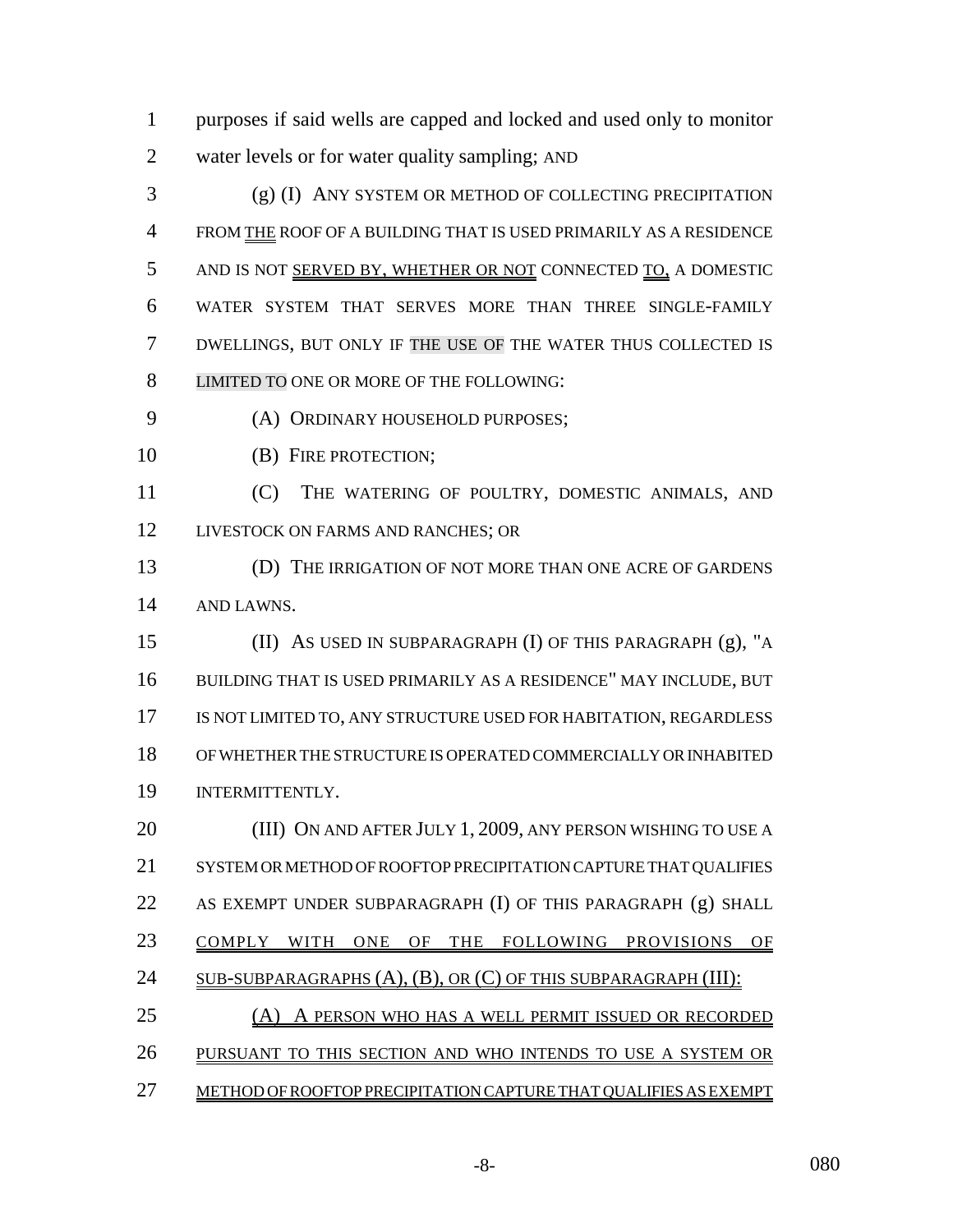| $\mathbf{1}$   | UNDER SUBPARAGRAPH $(I)$ OF THIS PARAGRAPH $(g)$ SHALL FILE, ON A FORM |
|----------------|------------------------------------------------------------------------|
| $\overline{2}$ | PRESCRIBED BY THE STATE ENGINEER AND CONSISTENT WITH THIS              |
| 3              | SECTION, A NOTICE AND DESCRIPTION OF THE SYSTEM OR METHOD OF           |
| 4              | ROOFTOP PRECIPITATION CAPTURE TO BE USED IN CONJUNCTION WITH THE       |
| 5              | WELL. NO FEE SHALL BE CHARGED FOR THE FILING OF THIS FORM.             |
| 6              | (B) A PERSON WHO APPLIES FOR A NEW WELL PERMIT PURSUANT                |
| 7              | TO THIS SECTION AND WHO INTENDS TO USE A SYSTEM OR METHOD OF           |
| 8              | ROOFTOP PRECIPITATION CAPTURE THAT QUALIFIES AS EXEMPT UNDER           |
| 9              | SUBPARAGRAPH (I) OF THIS PARAGRAPH (g) SHALL INCLUDE ON THE WELL       |
| 10             | PERMIT APPLICATION A DESCRIPTION OF THE SYSTEM OR METHOD OF            |
| 11             | ROOFTOP PRECIPITATION CAPTURE TO BE USED IN CONJUNCTION WITH THE       |
| 12             | WELL. AN APPLICANT UNDER THIS SUB-SUBPARAGRAPH (B) SHALL PAY           |
| 13             | THE WELL PERMIT APPLICATION FEE PURSUANT TO SUBPARAGRAPH (II) OF       |
| 14             | PARAGRAPH (a) OF SUBSECTION (3) OF THIS SECTION; HOWEVER, SUCH         |
| 15             | APPLICANT SHALL NOT BE REQUIRED TO PAY ANY ADDITIONAL                  |
| 16             | APPLICATION FEE FOR THE ROOFTOP PRECIPITATION COLLECTION SYSTEM.       |
| 17             | A PERSON WHO DOES NOT INTEND TO CONSTRUCT AND USE A                    |
| 18             | WELL, BUT WOULD OTHERWISE BE ENTITLED TO THE ISSUANCE OF A WELL        |
| 19             | PERMIT PURSUANT TO THIS SECTION, INCLUDING THE PROVISIONS OF           |
| 20             | SUBSECTION (6) OF THIS SECTION, SHALL SUBMIT AN APPLICATION IN THE     |
| 21             | FORM AND MANNER DESIGNATED BY THE STATE ENGINEER FOR A PERMIT          |
| 22             | TO INSTALL AND USE A SYSTEM OR METHOD OF ROOFTOP PRECIPITATION         |
| 23             | CAPTURE AND PAY A FEE IN AN AMOUNT TO BE DETERMINED BY THE STATE       |
| 24             | ENGINEER. IF THE STATE ENGINEER DETERMINES THAT THE PROPOSED           |
| 25             | SYSTEM OR METHOD OF ROOFTOP PRECIPITATION CAPTURE MEETS THE            |
| 26             | REQUIREMENTS OF THIS PARAGRAPH (g), THE STATE ENGINEER SHALL           |
| 27             | ISSUE A PERMIT FOR THE SYSTEM OR METHOD, BUT NOT OTHERWISE. THE        |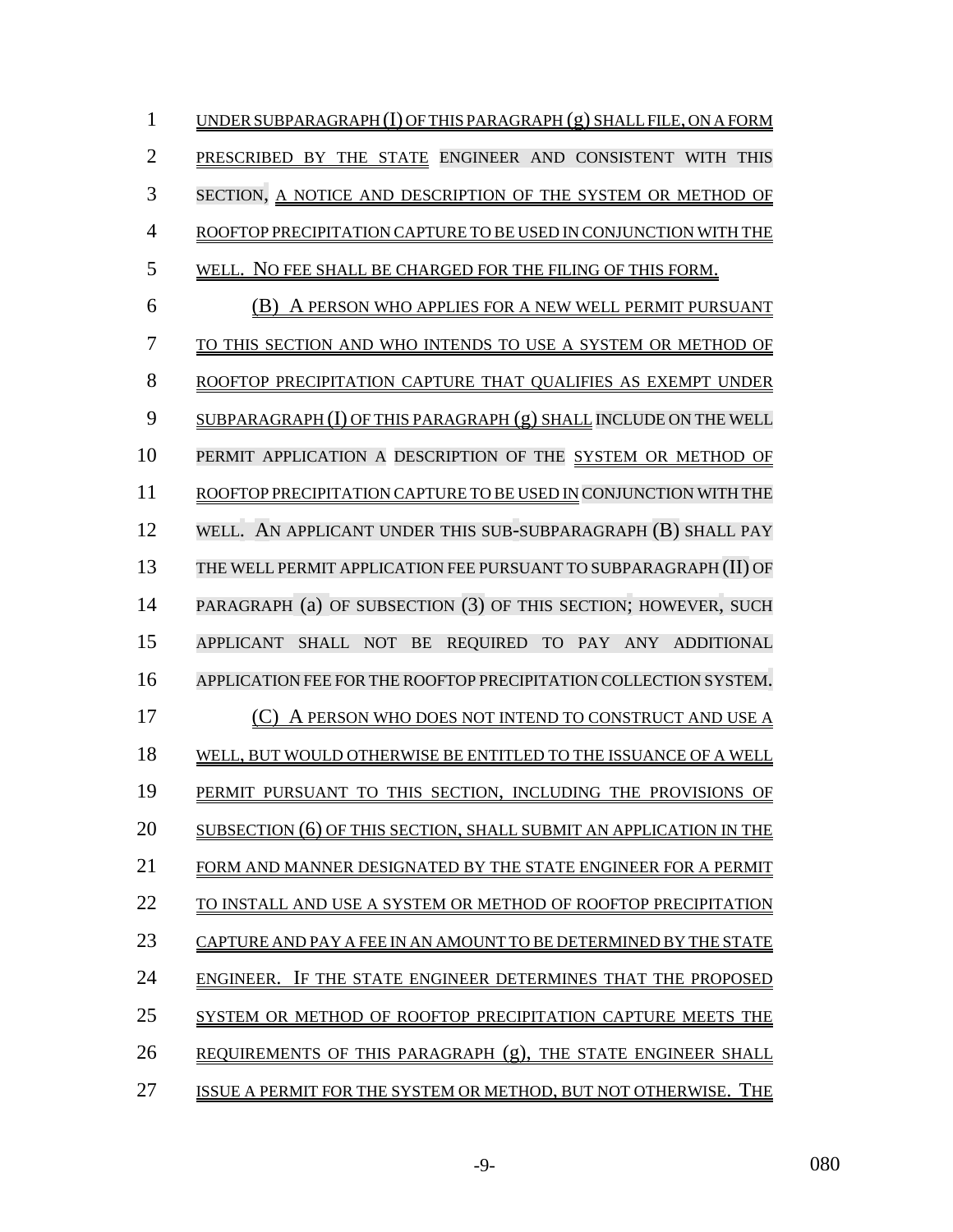1 STATE ENGINEER SHALL ENFORCE THE PROVISIONS OF THE PERMIT IN THE SAME MANNER AS THE ENFORCEMENT OF ANY WELL PERMIT ISSUED UNDER THIS SECTION.

 (IV) A PERSON USING OR LEGALLY ENTITLED TO USE A WELL PURSUANT TO THIS SECTION, INCLUDING THE PROVISIONS OF SUBSECTION (6) OF THIS SECTION, SHALL BE ALLOWED TO COLLECT ROOFTOP PRECIPITATION PURSUANT TO THIS PARAGRAPH (g) ONLY FOR USE BY THE SAME DWELLINGS THAT ARE OR WOULD BE SERVED BY THE WELL AND SUBJECT TO ALL OF THE LIMITATIONS ON USE CONTAINED IN THE WELL 10 PERMIT OR, IN THE ABSENCE OF A WELL PERMIT, THE WELL PERMIT TO WHICH THE PERSON WOULD BE LEGALLY ENTITLED, AS DETERMINED BY 12 THE STATE ENGINEER.

13 (V) (A) THE STATE ENGINEER OR THE DIVISION ENGINEERS MAY ISSUE,TO THE USERS OFMETHODS ORSYSTEMS OF ROOFTOP PRECIPITATION COLLECTION, ORDERS NECESSARY TO IMPLEMENT THE PROVISIONS OF THIS PARAGRAPH (g). IF SUCH ORDERS ARE GIVEN ORALLY, THEY SHALL BE CONFIRMED PROMPTLY IN WRITING.

 (B) IN THE EVENT THAT AN ORDER OF A DIVISION ENGINEER OR THE STATE ENGINEER ISSUED PURSUANT TO SUB-SUBPARAGRAPH (A) OF THIS 20 SUBPARAGRAPH (V) IS NOT COMPLIED WITH, THE STATE ENGINEER, IN THE NAME OF THE PEOPLE OF THE STATE OF COLORADO, THROUGH THE ATTORNEY GENERAL, SHALL APPLY TO THE WATER JUDGE OF THE PARTICULAR DIVISION FOR AN INJUNCTION ENJOINING THE PERSON FROM COMMITTING THE VIOLATION. IN SUCH PROCEEDING, IF THE COURT UPHOLDS THE ORDER OF THE STATE ENGINEER, THE PERSON AGAINST WHOM SUCH ORDER WAS ISSUED SHALL PAY THE COSTS OF THE PROCEEDING, INCLUDING REASONABLE ATTORNEY FEES.